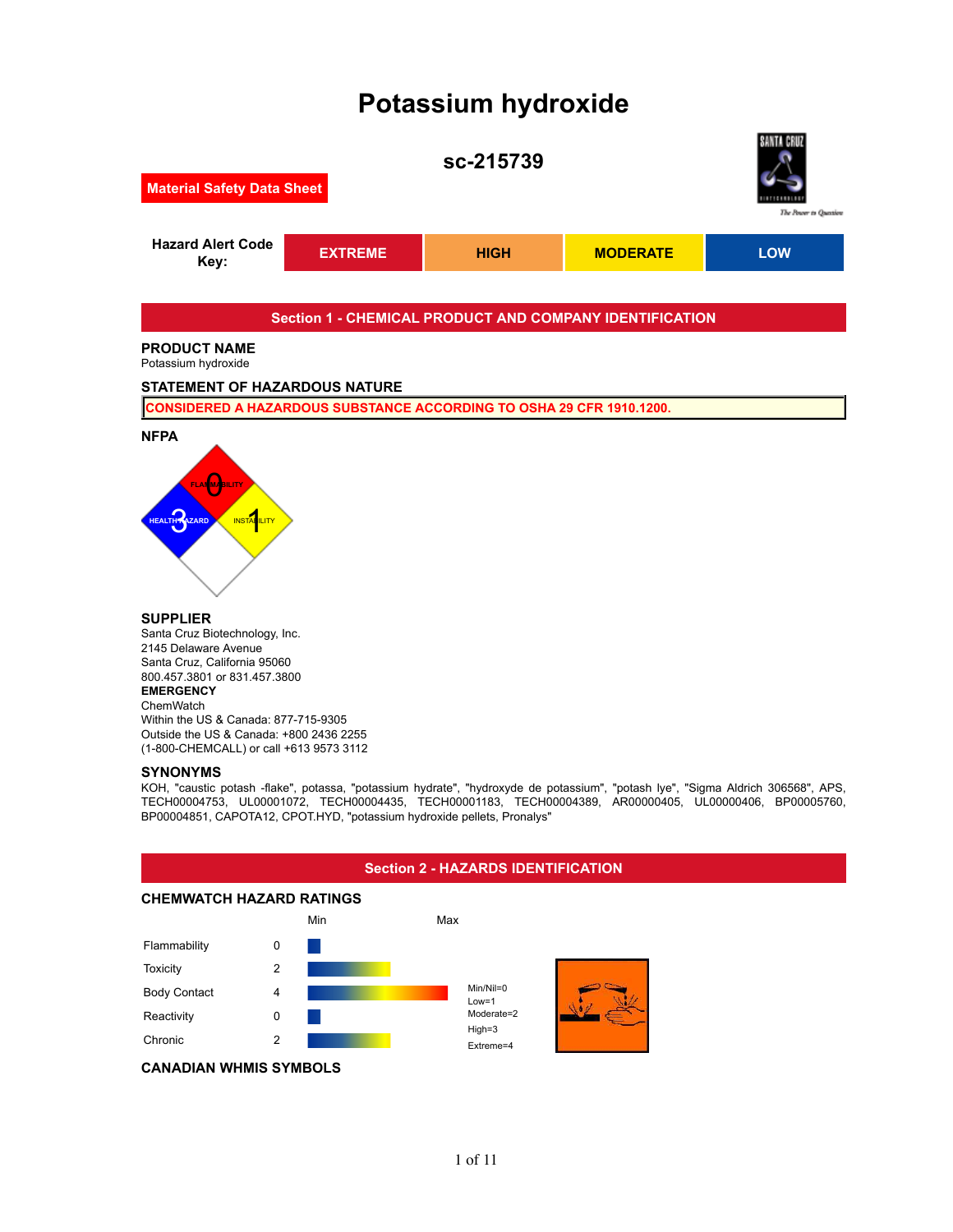

# **CANADIAN WHMIS CLASSIFICATION**

CAS 1310-58-3Potassium hydroxide 10% -Toxic Material Causing Immediate and Serious Toxic Effects 1 D1B-Corrosive Material 2 E-Corrosive Material 1

# **EMERGENCY OVERVIEW**

#### **RISK**

Harmful if swallowed. Causes severe burns. Risk of serious damage to eyes.

# **POTENTIAL HEALTH EFFECTS**

## **ACUTE HEALTH EFFECTS**

#### **SWALLOWED**

■ The material can produce severe chemical burns within the oral cavity and gastrointestinal tract following ingestion.

■ Accidental ingestion of the material may be harmful; animal experiments indicate that ingestion of less than 150 gram may be fatal or may produce serious damage to the health of the individual.

■ Ingestion of alkaline corrosives may produce burns around the mouth, ulcerations and swellings of the mucous membranes, profuse saliva production, with an inability to speak or swallow.

Both the oesophagus and stomach may experience burning pain; vomiting and diarrhoea may follow.

#### **EYE**

■ The material can produce severe chemical burns to the eye following direct contact. Vapors or mists may be extremely irritating.

■ If applied to the eyes, this material causes severe eye damage.

■ Direct eye contact with corrosive bases can cause pain and burns.

There may be swelling, epithelium destruction, clouding of the cornea and inflammation of the iris.

#### **SKIN**

■ The material can produce severe chemical burns following direct contactwith the skin.

■ Potassium hydroxide burns are not immediately painful; onset of pain may be delayed minutes or hours; thus care should be taken to avoid contamination of gloves and boots.

■ Skin contact with alkaline corrosives may produce severe pain and burns; brownish stains may develop.

The corroded area may be soft, gelatinous and necrotic; tissue destruction may be deep.

■ Open cuts, abraded or irritated skin should not be exposed to this material.

■ Entry into the blood-stream, through, for example, cuts, abrasions or lesions, may produce systemic injury with harmful effects. Examine the skin prior to the use of the material and ensure that any external damage is suitably protected.

# **INHALED**

■ The material can cause respiratory irritation in some persons.

The body's response to such irritation can cause further lung damage.

■ Inhaling corrosive bases may irritate the respiratory tract.

Symptoms include cough, choking, pain and damage to the mucous membrane.

■ Inhalation of potassium hydroxide dust may be fatal due to spasm, throat pain, redness, hoarseness of voice, and difficulty in swallowing and breathing.

There may be inflammation with accumulation of fluid in the lungs.

■ Persons with impaired respiratory function, airway diseases and conditions such as emphysema or chronic bronchitis, may incur further disability if excessive concentrations of particulate are inhaled.

If prior damage to the circulatory or nervous systems has occurred or if kidney damage has been sustained, proper screenings should be conducted on individuals who may be exposed to further risk if handling and use of the material result in excessive exposures.

#### **CHRONIC HEALTH EFFECTS**

■ Repeated or prolonged exposure to corrosives may result in the erosion of teeth, inflammatory and ulcerative changes in the mouth and necrosis (rarely) of the jaw. Bronchial irritation, with cough, and frequent attacks of bronchial pneumonia may ensue. Gastrointestinal disturbances may also occur. Chronic exposures may result in dermatitis and/or conjunctivitis.

Long-term exposure to respiratory irritants may result in disease of the airways involving difficult breathing and related systemic problems.

Substance accumulation, in the human body, may occur and may cause some concern following repeated or long-term occupational exposure.

Long term exposure to high dust concentrations may cause changes in lung function i.e. pneumoconiosis; caused by particles less than 0.5 micron penetrating and remaining in the lung. Prime symptom is breathlessness; lung shadows show on X-ray.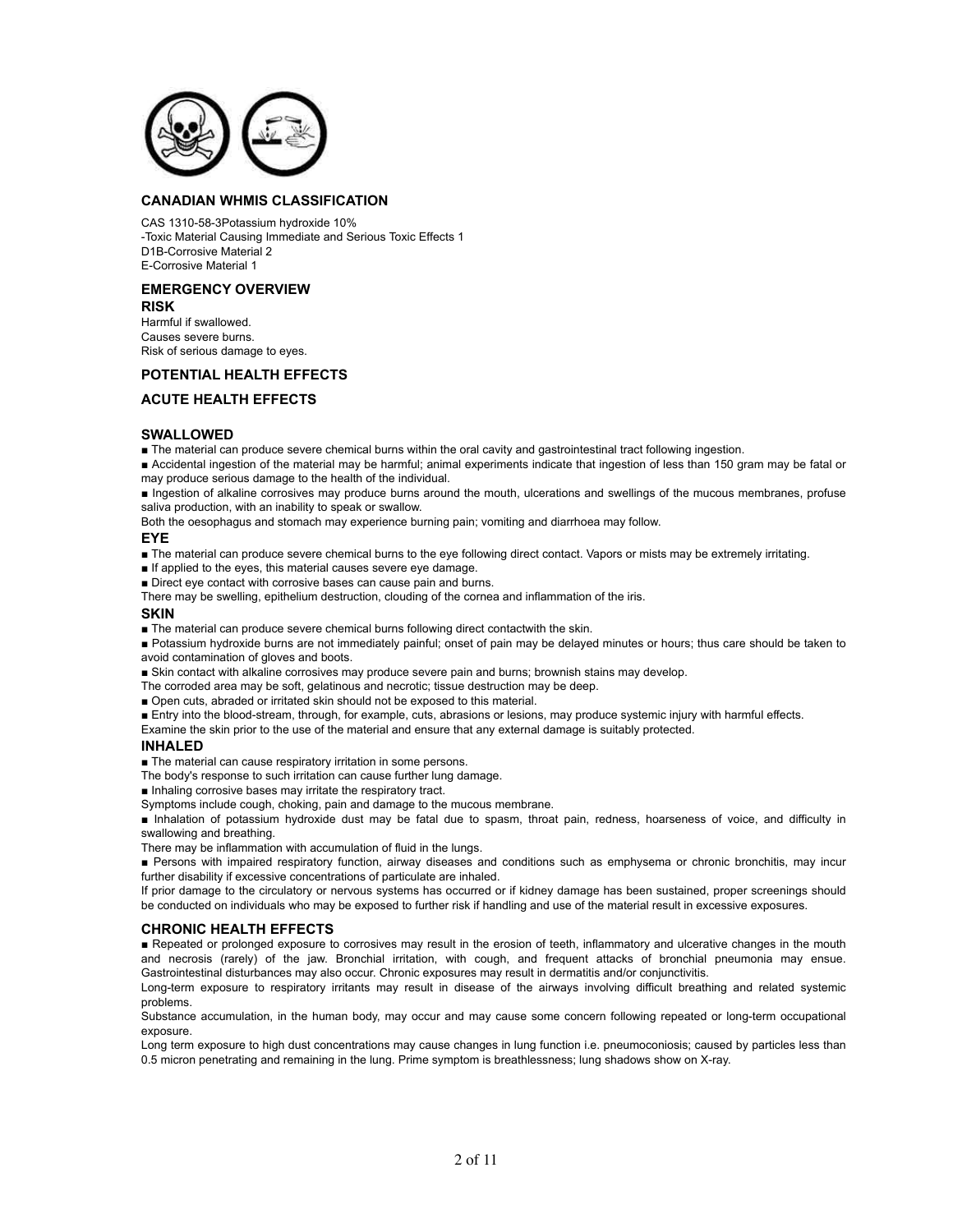| <b>Section 3 - COMPOSITION / INFORMATION ON INGREDIENTS</b> |           |               |  |  |  |  |  |
|-------------------------------------------------------------|-----------|---------------|--|--|--|--|--|
| <b>NAME</b>                                                 | CAS RN    | $\frac{0}{0}$ |  |  |  |  |  |
| potassium hydroxide                                         | 1310-58-3 | >85           |  |  |  |  |  |
| water                                                       | 7732-18-5 | $<$ 15        |  |  |  |  |  |
| may contain potassium carbonate                             |           | <2            |  |  |  |  |  |

# **Section 4 - FIRST AID MEASURES**

#### **SWALLOWED**

- For advice, contact a Poisons Information Centre or a doctor at once.
- Urgent hospital treatment is likely to be needed.
- **If swallowed do NOT induce vomiting.**
- If vomiting occurs, lean patient forward or place on left side (head-down position, if possible) to maintain open airway and prevent aspiration.

#### **EYE**

If this product comes in contact with the eyes

- Immediately hold eyelids apart and flush the eye continuously with running water.
- Ensure complete irrigation of the eye by keeping eyelids apart and away from eye and moving the eyelids by occasionally lifting the upper and lower lids.
- Continue flushing until advised to stop by the Poisons Information Centre or a doctor, or for at least 15 minutes.
- **•** Transport to hospital or doctor without delay.

#### **SKIN**

If skin or hair contact occurs

- Immediately flush body and clothes with large amounts of water, using safety shower if available.
- Quickly remove all contaminated clothing, including footwear.
- Wash skin and hair with running water. Continue flushing with water until advised to stop by the Poisons Information Centre.
- Transport to hospital, or doctor.

## **INHALED**

- If fumes or combustion products are inhaled remove from contaminated area.
- Lay patient down. Keep warm and rested.
- Prostheses such as false teeth, which may block airway, should be removed, where possible, prior to initiating first aid procedures.
- Apply artificial respiration if not breathing, preferably with a demand valve resuscitator, bag-valve mask device, or pocket mask as trained. Perform CPR if necessary.
- $\bullet$  Inhalation of vapors or aerosols (mists, fumes) may cause lung oedema.
- Corrosive substances may cause lung damage (e.g. lung oedema, fluid in the lungs).
- As this reaction may be delayed up to 24 hours after exposure, affected individuals need complete rest (preferably in semi-recumbent posture) and must be kept under medical observation even if no symptoms are (yet) manifested.
- Before any such manifestation, the administration of a spray containing a dexamethasone derivative or beclomethasone derivative may be considered.

# **NOTES TO PHYSICIAN**

- For acute or short-term repeated exposures to highly alkaline materials
- Respiratory stress is uncommon but present occasionally because of soft tissue edema.
- Unless endotracheal intubation can be accomplished under direct vision, cricothyroidotomy or tracheotomy may be necessary.
- Oxygen is given as indicated.
- The presence of shock suggests perforation and mandates an intravenous line and fluid administration.

# **Section 5 - FIRE FIGHTING MEASURES**

| Vapor Pressure (mmHG)      | Negligible                     |
|----------------------------|--------------------------------|
| Upper Explosive Limit (%)  | Not applicable                 |
| Specific Gravity (water=1) | $2.04 \; \textcircled{a}$ 20 C |
| Lower Explosive Limit (%)  | Not applicable                 |

#### **EXTINGUISHING MEDIA**

- Water spray or fog.
- Foam.
- **•** Dry chemical powder.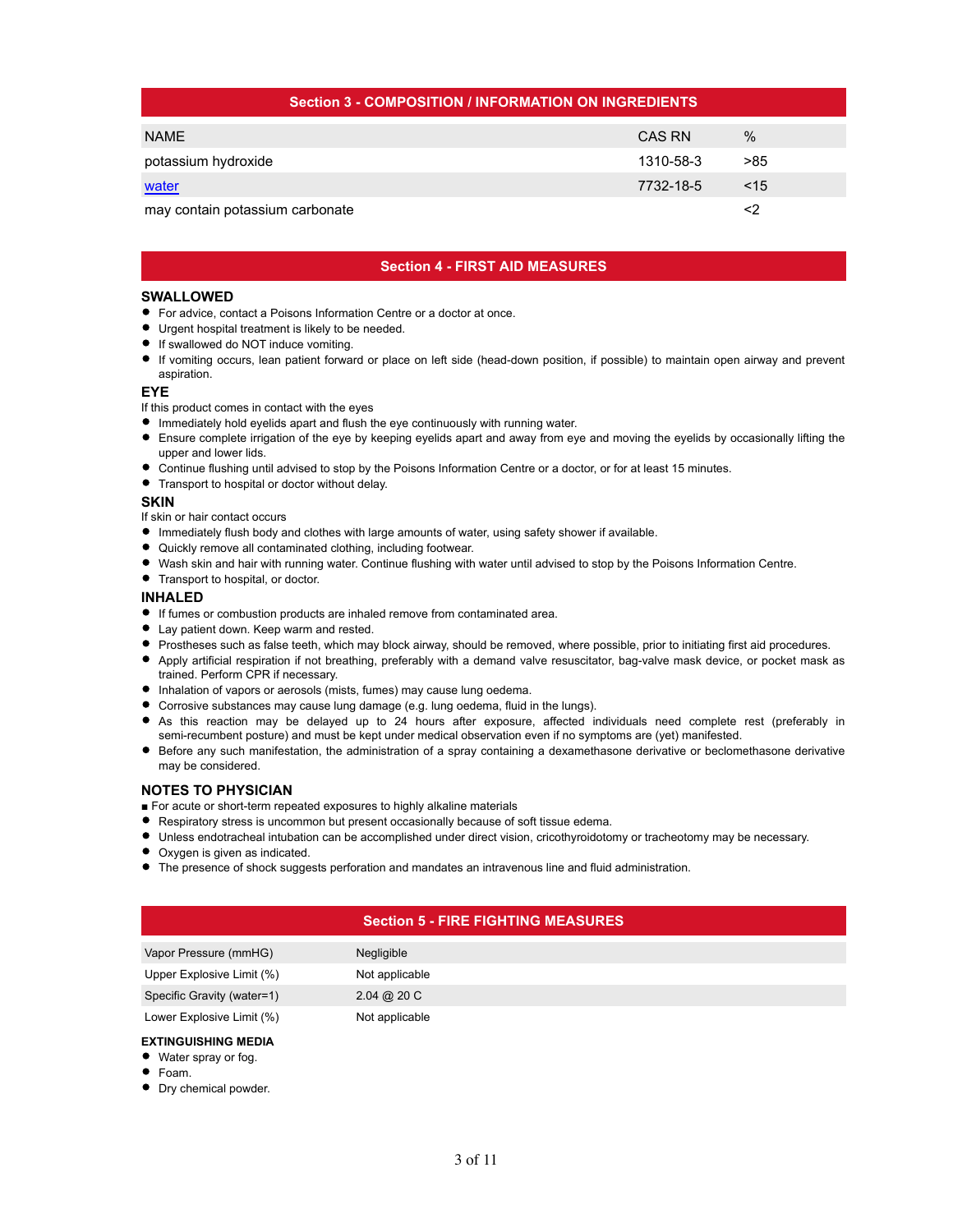#### ● BCF (where regulations permit).

# **FIRE FIGHTING**

- Alert Fire Brigade and tell them location and nature of hazard.
- Wear full body protective clothing with breathing apparatus.
- **Prevent, by any means available, spillage from entering drains or water course.**
- Use fire fighting procedures suitable for surrounding area.

When any large container (including road and rail tankers) is involved in a fire,

# consider evacuation by 800 metres in all directions.

# **GENERAL FIRE HAZARDS/HAZARDOUS COMBUSTIBLE PRODUCTS**

• Non combustible.

Not considered a significant fire risk, however containers may burn.

May emit corrosive fumes.

Solid in contact with water or moisture is highly alkaline and may cause severe skin burns.

# **FIRE INCOMPATIBILITY**

None known.

#### **Section 6 - ACCIDENTAL RELEASE MEASURES**

#### **MINOR SPILLS**

- Remove all ignition sources.
- Clean up all spills immediately.
- Avoid contact with skin and eyes.
- Control personal contact by using protective equipment.
- Drains for storage or use areas should have retention basins for pH adjustments and dilution of spills before discharge or disposal of material.
- Check regularly for spills and leaks.

#### **MAJOR SPILLS**

- Clear area of personnel and move upwind.
- Alert Fire Brigade and tell them location and nature of hazard.
- Wear full body protective clothing with breathing apparatus.
- **•** Prevent, by any means available, spillage from entering drains or water course.

# **Section 7 - HANDLING AND STORAGE**

#### **PROCEDURE FOR HANDLING**

- Avoid all personal contact, including inhalation.
- Wear protective clothing when risk of exposure occurs.
- Use in a well-ventilated area.
- WARNING To avoid violent reaction, ALWAYS add material to water and NEVER water to material.

#### **RECOMMENDED STORAGE METHODS**

- Glass container is suitable for laboratory quantities
- DO NOT use aluminium, galvanised or tin-plated containers
- Lined metal can, lined metal pail/ can.
- Plastic pail.
- Polyliner drum.
- Packing as recommended by manufacturer.

For low viscosity materials

- Drums and jerricans must be of the non-removable head type.
- Where a can is to be used as an inner package, the can must have a screwed enclosure.

#### <.

#### **STORAGE REQUIREMENTS**

- Plastic bag
- NOTE Bags should be stacked, blocked, interlocked, and limited in height so that they are stable and secure against sliding or collapse.
- Store in original containers.
- Keep containers securely sealed.
- **Store in a cool, dry, well-ventilated area.**
- Store away from incompatible materials and foodstuff containers.
- **DO NOT store near acids, or oxidizing agents**
- No smoking, naked lights, heat or ignition sources.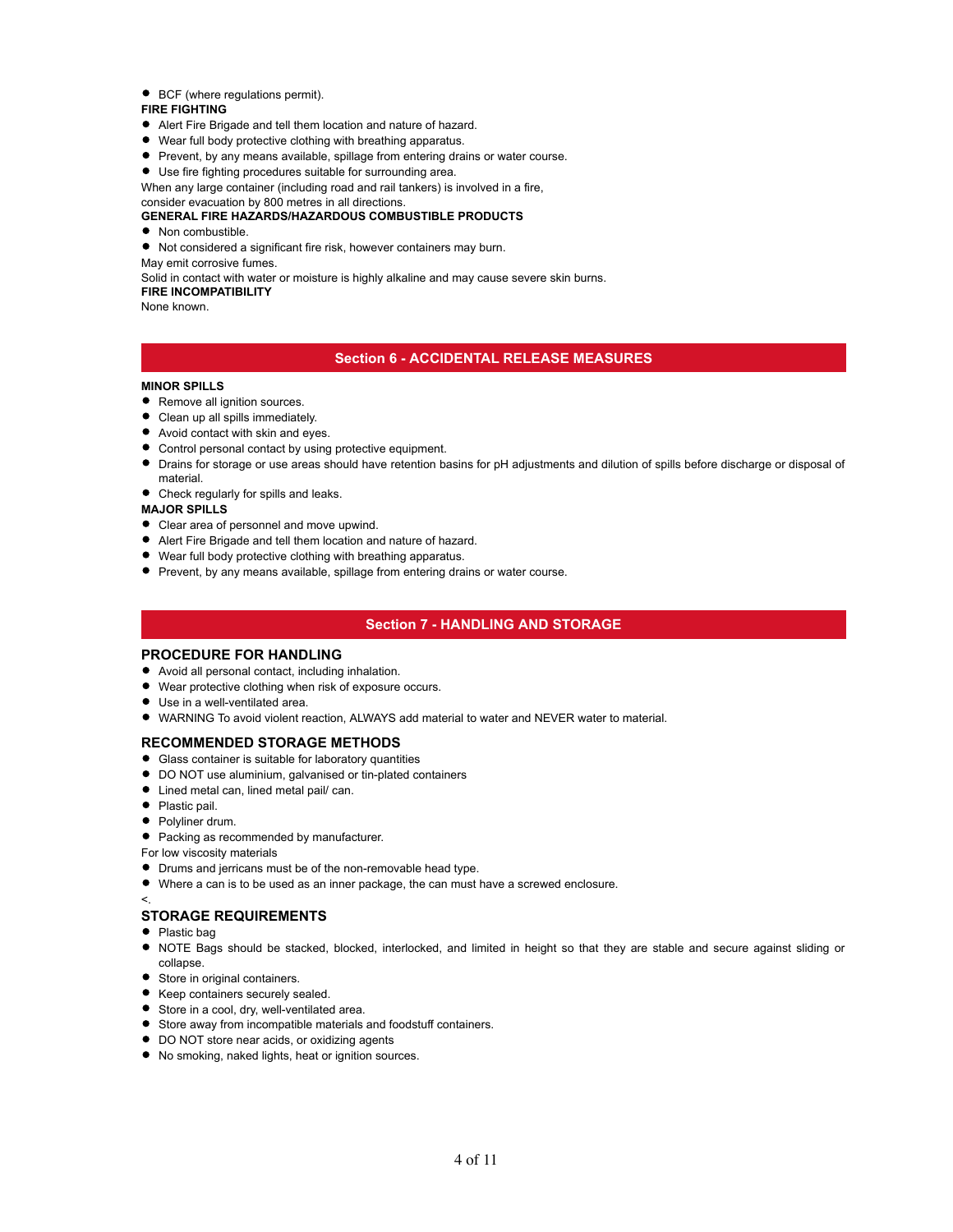# **Section 8 - EXPOSURE CONTROLS / PERSONAL PROTECTION**

# **EXPOSURE CONTROLS**

| Source                                                                                                                      | Material                                                              | TWA TWA | ppm mg/m <sup>3</sup> | ppm | STEL STEL<br>mg/m <sup>3</sup> | ppm | Peak Peak<br>mg/m <sup>3</sup> F/CC | <b>TWA</b> | <b>Notes</b>                                 |
|-----------------------------------------------------------------------------------------------------------------------------|-----------------------------------------------------------------------|---------|-----------------------|-----|--------------------------------|-----|-------------------------------------|------------|----------------------------------------------|
| Canada - Alberta<br>Occupational Exposure<br>Limits                                                                         | potassium<br>hydroxide<br>(Potassium<br>hydroxide)                    |         |                       |     |                                |     | $\overline{2}$                      |            |                                              |
| Canada - British<br>Columbia Occupational<br><b>Exposure Limits</b>                                                         | potassium<br>hydroxide<br>(Potassium<br>hydroxide)                    |         |                       |     |                                |     | C <sub>2</sub>                      |            |                                              |
| <b>US ACGIH Threshold</b><br>Limit Values (TLV)                                                                             | potassium<br>hydroxide<br>(Potassium<br>hydroxide)                    |         |                       |     |                                |     | $\overline{2}$                      |            | <b>TLV® Basis</b><br>URT, eye, &<br>skin irr |
| <b>US NIOSH</b><br>Recommended<br><b>Exposure Limits (RELs)</b>                                                             | potassium<br>hydroxide<br>(Potassium<br>hydroxide)                    |         |                       |     |                                |     | $\overline{2}$                      |            |                                              |
| US - Minnesota<br>Permissible Exposure<br>Limits (PELs)                                                                     | potassium<br>hydroxide<br>(Potassium<br>hydroxide)                    |         |                       |     |                                |     | $\overline{2}$                      |            |                                              |
| US - Vermont<br>Permissible Exposure<br>Limits Table Z-1-A Final<br><b>Rule Limits for Air</b><br>Contaminants              | potassium<br>hydroxide<br>(Potassium<br>hydroxide)                    |         |                       |     |                                |     | $\overline{2}$                      |            |                                              |
| US - California<br>Permissible Exposure<br><b>Limits for Chemical</b><br>Contaminants                                       | potassium<br>hydroxide<br>(Potassium<br>hydroxide;<br>caustic potash) |         | 2                     |     |                                | C   |                                     |            |                                              |
| US - Tennessee<br>Occupational Exposure<br>Limits - Limits For Air<br>Contaminants                                          | potassium<br>hydroxide<br>(Potassium<br>hydroxide)                    |         |                       |     |                                |     | $\overline{2}$                      |            |                                              |
| Canada - Saskatchewan potassium<br>Occupational Health and hydroxide<br>Safety Regulations -<br><b>Contamination Limits</b> | (Potassium<br>hydroxide)                                              |         |                       |     |                                |     | $\overline{2}$                      |            |                                              |
| US - Hawaii Air<br><b>Contaminant Limits</b>                                                                                | potassium<br>hydroxide<br>(Potassium<br>hydroxide)                    |         |                       |     |                                |     | $\overline{2}$                      |            |                                              |
| Canada - Yukon<br>Permissible<br>Concentrations for<br>Airborne Contaminant<br>Substances                                   | potassium<br>hydroxide<br>(Potassium<br>hydroxide)                    |         | $\overline{c}$        |     |                                |     |                                     |            |                                              |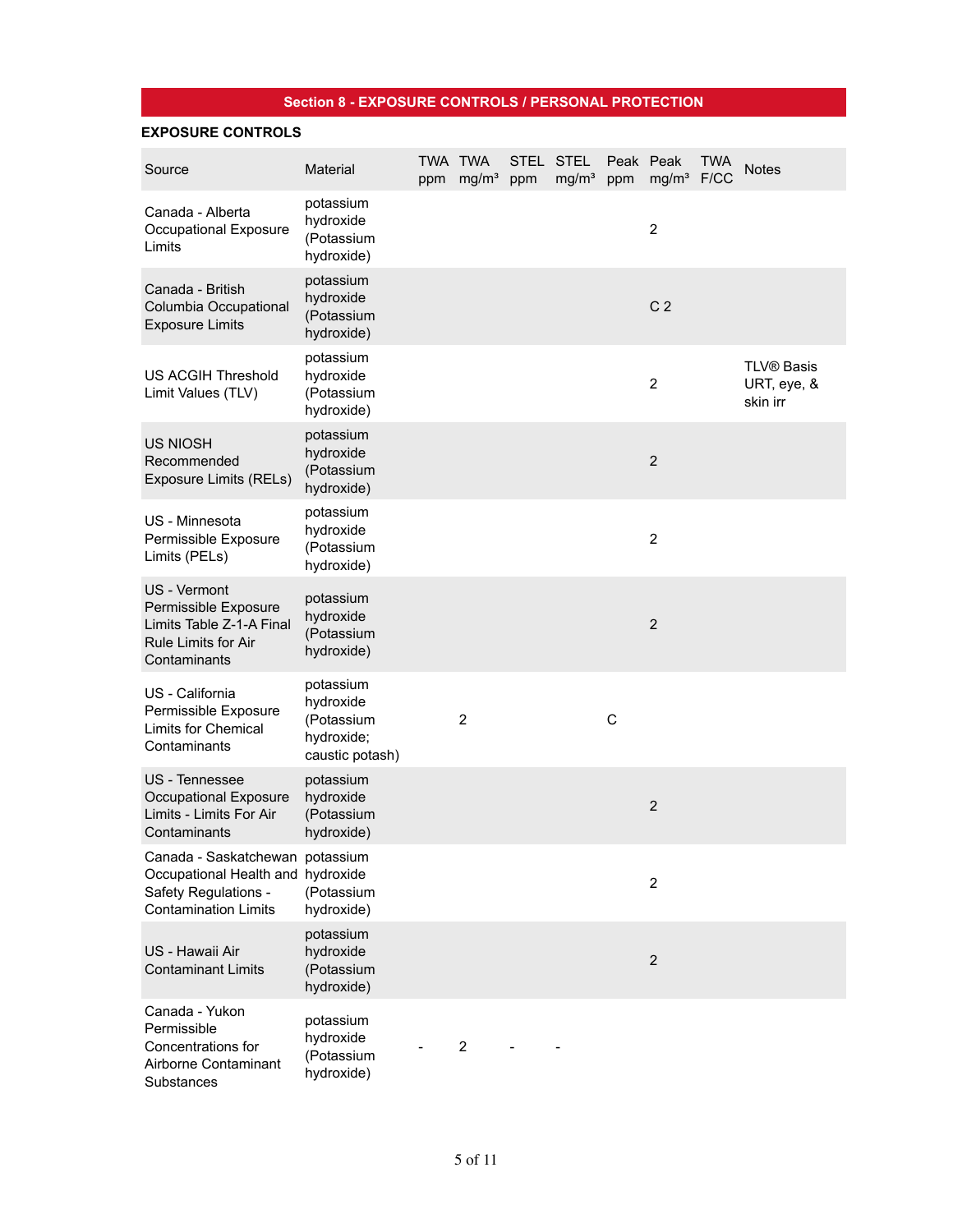| US - Washington<br>Permissible exposure<br>limits of air<br>contaminants                   | potassium<br>hydroxide<br>(Potassium<br>hydroxide)                | $\overline{2}$ |                                                                             |
|--------------------------------------------------------------------------------------------|-------------------------------------------------------------------|----------------|-----------------------------------------------------------------------------|
| US - Alaska Limits for<br>Air Contaminants                                                 | potassium<br>hydroxide<br>(Potassium<br>hydroxide)                | 2              |                                                                             |
| Canada - Nova Scotia<br>Occupational Exposure<br>Limits                                    | potassium<br>hydroxide<br>(Potassium<br>hydroxide)                | $\overline{2}$ | <b>TLV Basis</b><br>upper<br>respiratory<br>tract, eye &<br>skin irritation |
| Canada - Prince Edward<br><b>Island Occupational</b><br><b>Exposure Limits</b>             | potassium<br>hydroxide<br>(Potassium<br>hydroxide)                | $\overline{2}$ | <b>TLV® Basis</b><br>URT, eye, &<br>skin irr                                |
| US - Michigan Exposure<br>Limits for Air<br>Contaminants                                   | potassium<br>hydroxide<br>(Potassium<br>hydroxide)                | $\overline{2}$ |                                                                             |
| Canada - Northwest<br>Territories Occupational<br><b>Exposure Limits</b><br>(English)<br>. | potassium<br>hydroxide<br>(Potassium<br>hydroxide)<br>$\sim$ $-1$ | $\overline{c}$ |                                                                             |

The following materials had no OELs on our records

• water CAS7732-18-5

# **PERSONAL PROTECTION**



## **RESPIRATOR**

Particulate. (AS/NZS 1716 & 1715, EN 1432000 & 1492001, ANSI Z88 or national equivalent)

## **EYE**

- Safety glasses with unperforated side shields may be used where continuous eye protection is desirable, as in laboratories; spectacles are not sufficient where complete eye protection is needed such as when handling bulk-quantities, where there is a danger of splashing, or if the material may be under pressure
- Chemical goggles.whenever there is a danger of the material coming in contact with the eyes; goggles must be properly fitted
- Full face shield (20 cm, 8 in minimum) may be required for supplementary but never for primary protection of eyes; these afford face protection.
- Alternatively a gas mask may replace splash goggles and face shields.

#### **HANDS/FEET**

• Elbow length PVC gloves

- Suitability and durability of glove type is dependent on usage. Important factors in the selection of gloves include
- frequency and duration of contact,
- chemical resistance of glove material,
- $\bullet$  glove thickness and

# **e** dexterity

# **OTHER**

- Overalls.
- PVC Apron.
- PVC protective suit may be required if exposure severe.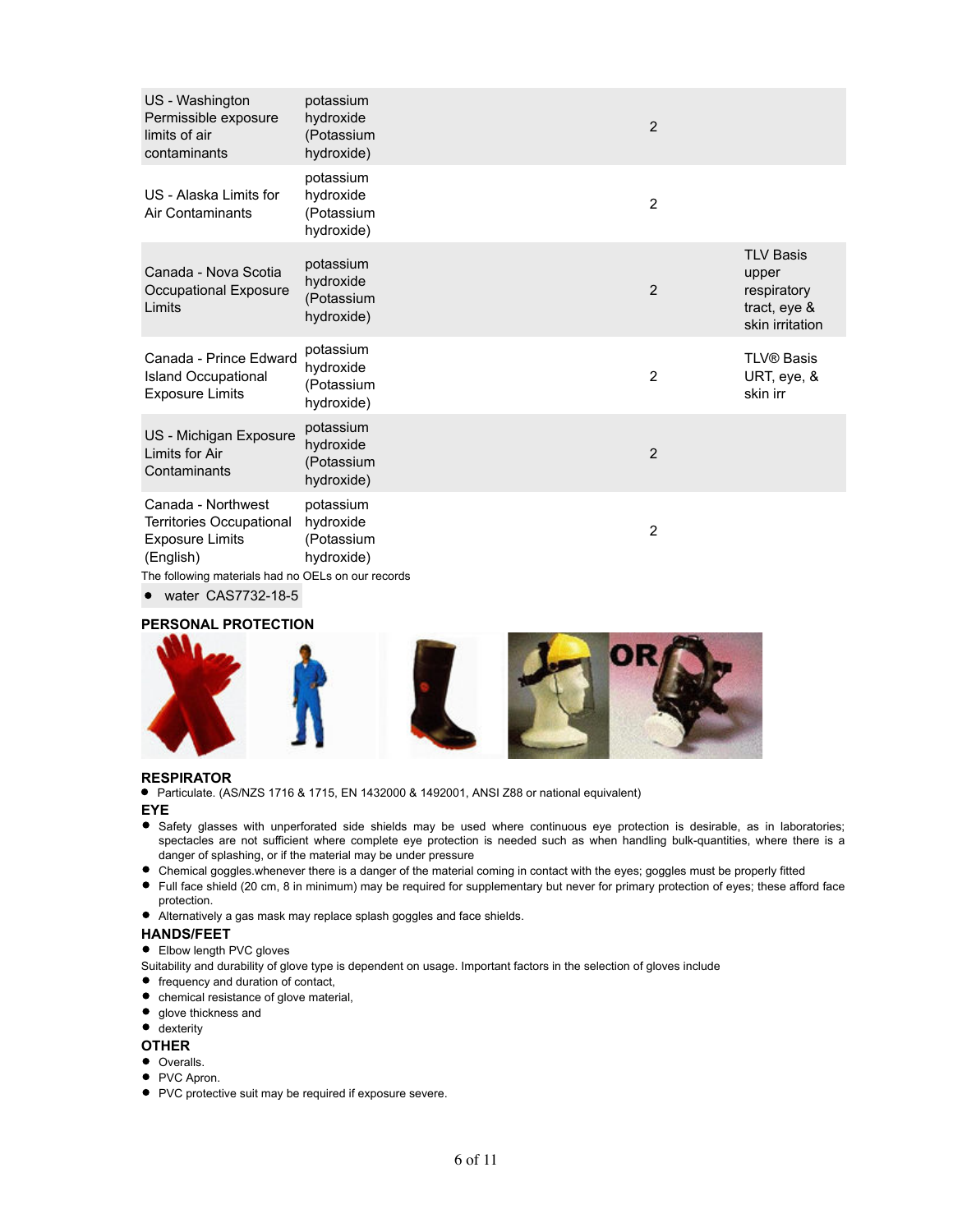**•** Eyewash unit.

#### **ENGINEERING CONTROLS**

■ Engineering controls are used to remove a hazard or place a barrier between the worker and the hazard. Well-designed engineering controls can be highly effective in protecting workers and will typically be independent of worker interactions to provide this high level of protection.

The basic types of engineering controls are

Process controls which involve changing the way a job activity or process is done to reduce the risk.

Enclosure and/or isolation of emission source which keeps a selected hazard "physically" away from the worker and ventilation that strategically "adds" and "removes" air in the work environment.

# **Section 9 - PHYSICAL AND CHEMICAL PROPERTIES**

## **PHYSICAL PROPERTIES**

| Solid.<br>Mixes with water.<br>Corrosive.<br>Alkaline. |                |                                |                |
|--------------------------------------------------------|----------------|--------------------------------|----------------|
| State                                                  | Divided solid  | Molecular Weight               | 56.11          |
| Melting Range (°F)                                     | Approx.680     | Viscosity                      | Not Applicable |
| Boiling Range (°F)                                     | 2401           | Solubility in water (g/L)      | Miscible       |
| Flash Point (°F)                                       | Not applicable | pH (1% solution)               | Approx. 13.5   |
| Decomposition Temp (°F)                                | Not Applicable | pH (as supplied)               | Not applicable |
| Autoignition Temp (°F)                                 | Not applicable | Vapor Pressure (mmHG)          | Negligible     |
| Upper Explosive Limit (%)                              | Not applicable | Specific Gravity (water=1)     | $2.04 \& 20 C$ |
| Lower Explosive Limit (%)                              | Not applicable | Relative Vapor Density (air=1) | Not available. |
| Volatile Component (%vol)                              | Negligible     | <b>Evaporation Rate</b>        | Not applicable |

#### **APPEARANCE**

Solid, in the form of pellets, flakes, sticks or lumps; hygroscopic; soluble in water, alcohol and glycerol. HIGHLY CORROSIVE in solid and solution form. Generates heat when dissolved in water. Reacts violently with strong acids and many organic chemicals.

# **Section 10 - CHEMICAL STABILITY**

# **CONDITIONS CONTRIBUTING TO INSTABILITY**

- **•** Presence of incompatible materials.
- **•** Product is considered stable.
- Hazardous polymerization will not occur.
- **STORAGE INCOMPATIBILITY**
- Reacts vigorously with acids
- Avoid strong acids, acid chlorides, acid anhydrides and chloroformates.
- Avoid contact with copper, aluminium and their alloys.
- Sodium hydroxide/ potassium hydroxide
- reacts with water evolving heat and corrosive fumes
- reacts violently with acids, trans-acetylene dichloride, aminotetrazole, p-bis(1,3-dibromoethyl), benzene, bromoform, halogenated compounds, nitrogen-containing compounds, organic halogens, chlorine dioxide ((explodes), chloroform, cresols, cyclopentadiene, 4-chloro-2-methylphenol, cis-dichloroethylene, 2,2-dichloro-3,3-dimethylbutane, ethylene chlorohydrin, germanium, iodine pentafluoride, maleic anhydride, p-nitrotoluene,nitrogen trichloride, o-nitrophenol, phosphonium iodide, potassium peroxodisulfate, propylene oxide, 1,2,4,5-tetrachlorobenzene (highly toxic substance is forme), 2,2,3,3-tetrafluoro-1-propanol, tetrahydrofuran, thorium dicarbide, trichloroethanol, 2,4,6-trinitrotoluene, vinyl acetate
- reacts with fluorine, nitroalkanes, (forming explosive compounds)
- incompatible with acetic acid, acetaldehyde, acetic anhydride, acrolein, acrylonitrile, allyl chloride, organic anhydride, acrylates, alcohols, aldehydes, alkylene oxides, substituted allyls, ammonium chloroplatinate, benzanthrone, bromine, benzene-1,4-diol, carbon dioxide, cellulose nitrate, chlorine trifluoride, 4-chlorobutyronitrile, chlorohydrin, chloronitrotoluenes, chlorosulfonic acid, cinnamaldehyde, caprolactam solution, chlorocresols, 1,2-dichloroethylene, epichlorohydrin, ethylene cyanohydrin, formaldehyde (forms formic acid and flammable hydrogen gas), glycols, glyoxal, hexachloroplatinate, hydrogen sulfide, hydroquinone, iron-silicon, isocyanates, ketones, methyl azide, 4-methyl-2-nitrophenol, mineral acids (forming corresponding salt),nitrobenzene, N-nitrosohydroxylamine, nitrates pentol, phenols, phosphorus, phosphorus pentaoxide, beta-propiolactone, sodium, sulfur dioxide,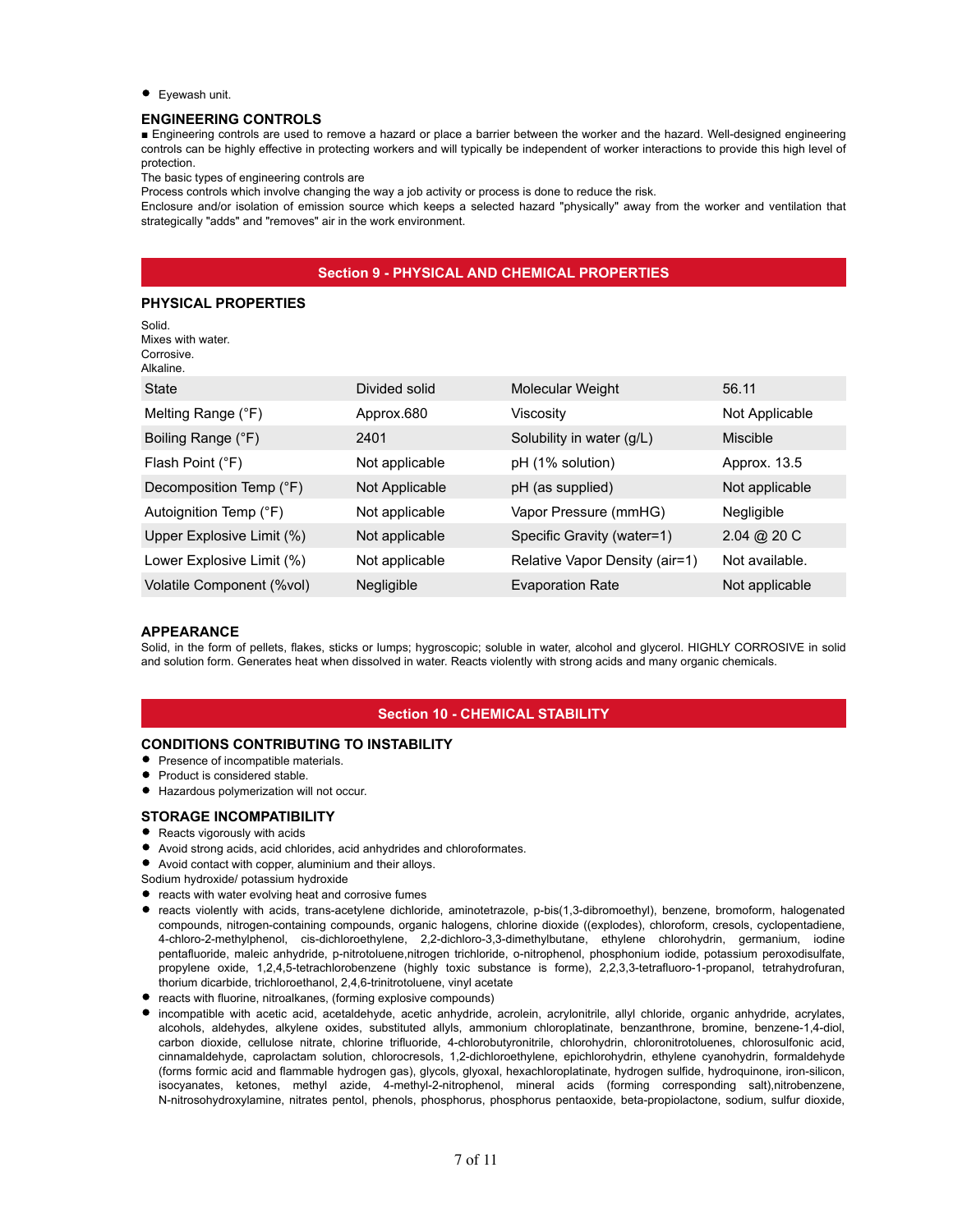tetrahydroborate, 1,1,1,2-tetrachloroethane, 2,2,2-trichloroethanol, trichloronitromethane, zirconium

For incompatible materials - refer to Section 7 - Handling and Storage.

# **Section 11 - TOXICOLOGICAL INFORMATION**

potassium hydroxide

#### **TOXICITY AND IRRITATION**

■ Asthma-like symptoms may continue for months or even years after exposure to the material ceases. This may be due to a non-allergenic condition known as reactive airways dysfunction syndrome (RADS) which can occur following exposure to high levels of highly irritating compound.

The material may produce moderate eye irritation leading to inflammation. Repeated or prolonged exposure to irritants may produce conjunctivitis.

The material may cause severe skin irritation after prolonged or repeated exposure and may produce on contact skin redness, swelling, the production of vesicles, scaling and thickening of the skin. Repeated exposures may produce severe ulceration.

#### **CARCINOGEN**

| potassium hydroxide | US - Rhode Island Hazardous Substance List | <b>IARC</b> |
|---------------------|--------------------------------------------|-------------|
|---------------------|--------------------------------------------|-------------|

|                                                                         |     |            |                  |                  |                |           |                            |                   |                | <b>Section 12 - ECOLOGICAL INFORMATION</b>                                                                               |                |                |                |                        |    |                |                |
|-------------------------------------------------------------------------|-----|------------|------------------|------------------|----------------|-----------|----------------------------|-------------------|----------------|--------------------------------------------------------------------------------------------------------------------------|----------------|----------------|----------------|------------------------|----|----------------|----------------|
| This material and its container must be disposed of as hazardous waste. |     |            |                  |                  |                |           |                            |                   |                |                                                                                                                          |                |                |                |                        |    |                |                |
| <b>Ecotoxicity</b>                                                      |     |            |                  |                  |                |           |                            |                   |                |                                                                                                                          |                |                |                |                        |    |                |                |
| Ingredient                                                              |     |            |                  |                  |                |           | Persistence:<br>Water/Soil |                   |                | Persistence: Air                                                                                                         |                |                |                | <b>Bioaccumulation</b> |    | Mobility       |                |
| potassium hydroxide                                                     |     |            |                  |                  |                |           |                            | No Data Available |                | No Data Available                                                                                                        |                |                | LOW            |                        |    |                |                |
| <b>GESAMP/EHS COMPOSITE LIST - GESAMP Hazard Profiles</b>               |     |            |                  |                  |                |           |                            |                   |                |                                                                                                                          |                |                |                |                        |    |                |                |
| Name / EHS<br>Cas No<br><b>RTECS</b><br><b>No</b>                       |     | <b>TRN</b> | A <sub>1</sub> a | A <sub>1</sub> b | A <sub>1</sub> | A2        | <b>B1</b>                  | <b>B2</b>         | C <sub>1</sub> | C <sub>2</sub>                                                                                                           | C <sub>3</sub> | D <sub>1</sub> | D <sub>2</sub> | D <sub>3</sub>         | E1 | E <sub>2</sub> | E <sub>3</sub> |
| Potassi<br>um<br>hydroxi<br>de<br>(sol.)<br>CAS:131<br>$0 - 58 -$<br>3/ | 117 | 616        | Ino<br>rg        |                  | 0              | Ino<br>rg | $\overline{2}$             | <b>NI</b>         | $\overline{2}$ | (2)                                                                                                                      | (3)            | 3C             | 3              |                        |    | D              | 3              |
|                                                                         |     |            |                  |                  |                |           |                            |                   |                | Legend: EHS=EHS Number (EHS=GESAMP Working Group on the Evaluation of the Hazards of Harmful Substances Carried by Ships |                |                |                |                        |    |                |                |

Legend: EHS=EHS Number (EHS=GESAMP Working Group on the Evaluation of the Hazards of Harmful Substances Carried by Ships) NRT=Net Register Tonnage, A1a=Bioaccumulation log Pow, A1b=Bioaccumulation BCF, A1=Bioaccumulation, A2=Biodegradation, B1=Acuteaquatic toxicity LC/ECIC50 (mg/l), B2=Chronic aquatic toxicity NOEC (mg/l), C1=Acute mammalian oral toxicity LD50 (mg/kg), C2=Acutemammalian dermal toxicity LD50 (mg/kg), C3=Acute mammalian inhalation toxicity LC50 (mg/kg), D1=Skin irritation & corrosion, D2=Eye irritation& corrosion, D3=Long-term health effects, E1=Tainting, E2=Physical effects on wildlife & benthic habitats, E3=Interference with coastal amenities, For column A2: R=Readily biodegradable, NR=Not readily biodegradable. For column D3: C=Carcinogen, M=Mutagenic, R=Reprotoxic, S=Sensitizing, A=Aspiration hazard, T=Target organ systemic toxicity, L=Lunginjury, N=Neurotoxic, I=Immunotoxic. For column E1: NT=Not tainting (tested), T=Tainting test positive. For column E2: Fp=Persistent floater, F=Floater, S=Sinking substances. The numerical scales start from 0 (no hazard), while higher numbers reflect increasing hazard. (GESAMP/EHS Composite List of Hazard Profiles - Hazard evaluation of substances transported by ships)

#### **Section 13 - DISPOSAL CONSIDERATIONS**

#### **US EPA Waste Number & Descriptions**

A. General Product Information

Corrosivity characteristic: use EPA hazardous waste number D002 (waste code C)

#### **Disposal Instructions**

All waste must be handled in accordance with local, state and federal regulations.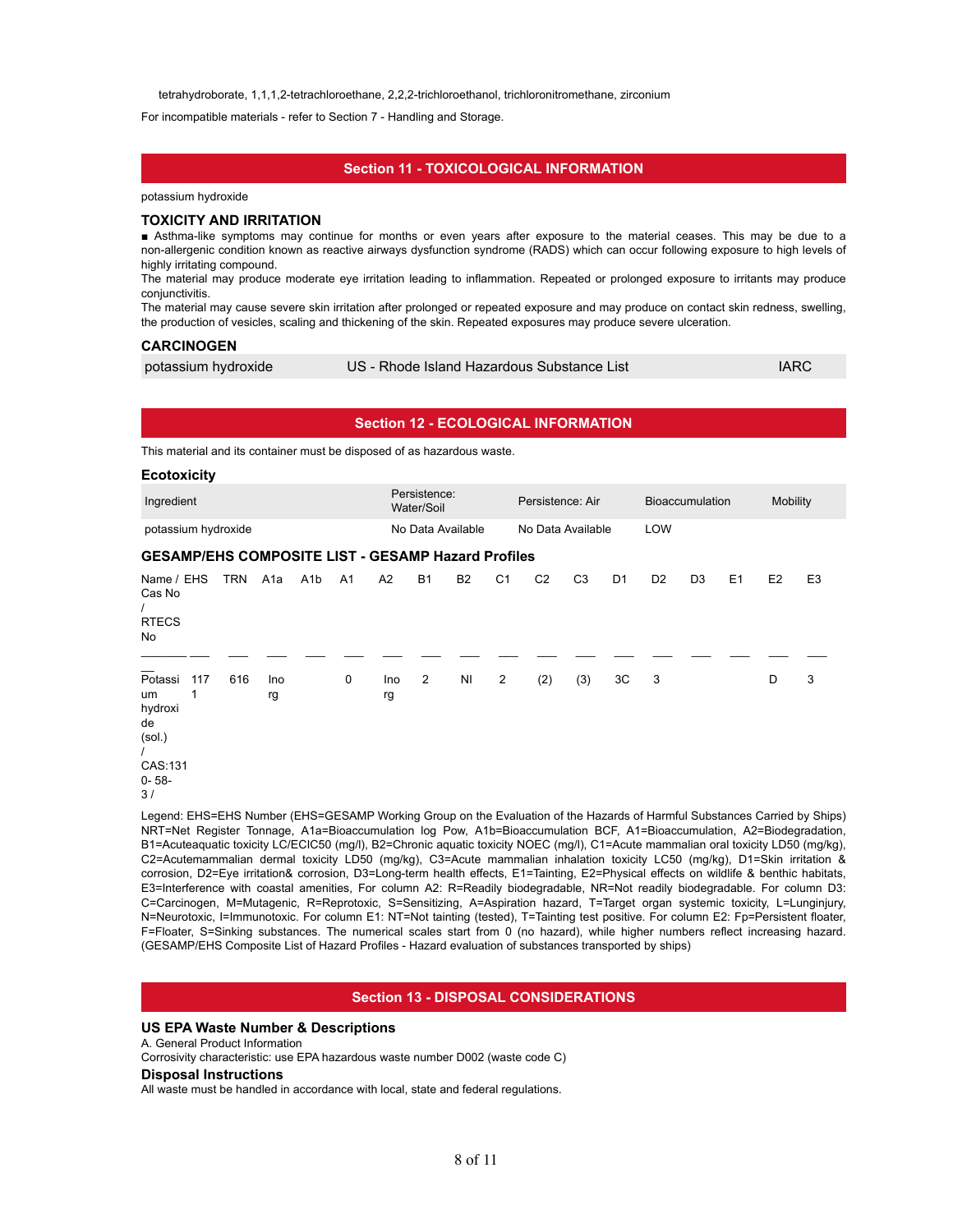- Containers may still present a chemical hazard/ danger when empty.
- Return to supplier for reuse/ recycling if possible.

Otherwise:

If container can not be cleaned sufficiently well to ensure that residuals do not remain or if the container cannot be used to store the same product, then puncture containers, to prevent re-use, and bury at an authorized landfill.

Where possible retain label warnings and MSDS and observe all notices pertaining to the product.

Legislation addressing waste disposal requirements may differ by country, state and/ or territory. Each user must refer to laws operating in their area. In some areas, certain wastes must be tracked.

A Hierarchy of Controls seems to be common - the user should investigate:

- Reduction  $\bullet$
- $\bullet$ Reuse
- $\bullet$ Recycling
- Disposal (if all else fails)

This material may be recycled if unused, or if it has not been contaminated so as to make it unsuitable for its intended use. Shelf life considerations should also be applied in making decisions of this type. Note that properties of a material may change in use, and recycling or reuse may not always be appropriate. In most instances the supplier of the material should be consulted.

- $\bullet$  DO NOT allow wash water from cleaning or process equipment to enter drains.
- It may be necessary to collect all wash water for treatment before disposal.
- In all cases disposal to sewer may be subject to local laws and regulations and these should be considered first.
- Where in doubt contact the responsible authority.
- **Recycle wherever possible.**
- Consult manufacturer for recycling options or consult local or regional waste management authority for disposal if no suitable treatment or disposal facility can be identified.
- Treat and neutralise at an approved treatment plant. Treatment should involve: Mixing or slurrying in water; Neutralisation followed by: burial in a land-fill specifically licenced to accept chemical and / or pharmaceutical wastes or Incineration in a licenced apparatus (after admixture with suitable combustible material)
- Decontaminate empty containers. Observe all label safeguards until containers are cleaned and destroyed.

# **Section 14 - TRANSPORTATION INFORMATION**

| DOT:                                                                                                                    |               |                                                          |                         |
|-------------------------------------------------------------------------------------------------------------------------|---------------|----------------------------------------------------------|-------------------------|
| Symbols:                                                                                                                | None          | Hazard class or Division:                                | 8                       |
| <b>Identification Numbers:</b>                                                                                          | <b>UN1813</b> | PG:                                                      | $\mathbf{I}$            |
| Label Codes:                                                                                                            | 8             | Special provisions:                                      | IB8, IP2, IP4, T3, TP33 |
| Packaging: Exceptions:                                                                                                  | 154           | Packaging: Non-bulk:                                     | 212                     |
| Packaging: Exceptions:                                                                                                  | 154           | <b>Quantity limitations:</b><br>Passenger aircraft/rail: | 15 kg                   |
| Quantity Limitations: Cargo<br>aircraft only:                                                                           | 50 kg         | Vessel stowage: Location: A                              |                         |
| Vessel stowage: Other:                                                                                                  | 52.           |                                                          |                         |
| Hazardous materials descriptions and proper shipping names:<br>Potassium hydroxide, solid<br><b>Air Transport IATA:</b> |               |                                                          |                         |
| <b>ICAO/IATA Class:</b>                                                                                                 | 8             | <b>ICAO/IATA Subrisk:</b>                                | None                    |
| UN/ID Number:                                                                                                           | 1813          | Packing Group:                                           | $\mathbf{I}$            |
| Special provisions:                                                                                                     | None          |                                                          |                         |
| Cargo Only                                                                                                              |               |                                                          |                         |
| Packing Instructions:                                                                                                   | 863           | Maximum Qty/Pack:                                        | 50 kg                   |
| Passenger and Cargo                                                                                                     |               | Passenger and Cargo                                      |                         |
| Packing Instructions:                                                                                                   | 859           | Maximum Qty/Pack:                                        | 15 <sub>kg</sub>        |
| Passenger and Cargo<br><b>Limited Quantity</b>                                                                          |               | Passenger and Cargo<br><b>Limited Quantity</b>           |                         |
| Packing Instructions:                                                                                                   | Y844          | Maximum Qty/Pack:                                        | 5 kg                    |

Shipping name:POTASSIUM HYDROXIDE, SOLID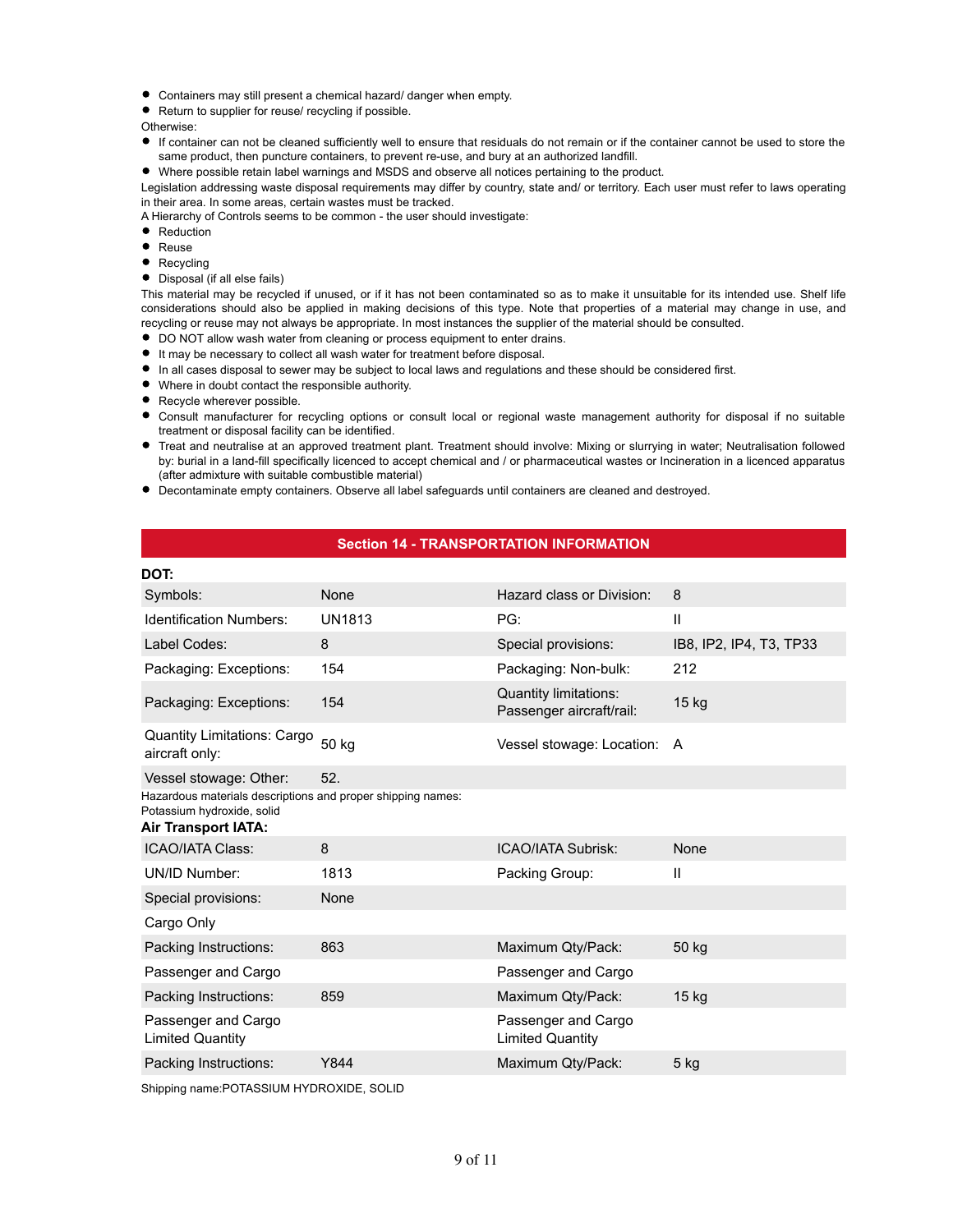#### **Maritime Transport IMDG:**

| <b>IMDG Class:</b>         |           | <b>IMDG Subrisk:</b> | <b>None</b> |
|----------------------------|-----------|----------------------|-------------|
| UN Number:                 | 1813      | Packing Group:       |             |
| <b>EMS Number:</b>         | $F-A.S-B$ | Special provisions:  | None        |
| <b>Limited Quantities:</b> | 1 ka      |                      |             |

Shipping name:POTASSIUM HYDROXIDE, SOLID

# **Section 15 - REGULATORY INFORMATION**

#### **potassium hydroxide (CAS: 1310-58-3) is found on the following regulatory lists;**

"Canada - Alberta Occupational Exposure Limits","Canada - British Columbia Occupational Exposure Limits","Canada - Northwest Territories Occupational Exposure Limits (English)","Canada - Nova Scotia Occupational Exposure Limits","Canada - Prince Edward Island Occupational Exposure Limits","Canada - Quebec Permissible Exposure Values for Airborne Contaminants (English)","Canada - Saskatchewan Industrial Hazardous Substances","Canada - Saskatchewan Occupational Health and Safety Regulations - Contamination Limits","Canada - Yukon Permissible Concentrations for Airborne Contaminant Substances","Canada CEPA Environmental Registry Substance Lists - List of substances on the DSL that meet the human health criteria for categorization (English)","Canada Domestic Substances List (DSL)","Canada Ingredient Disclosure List (SOR/88-64)","Canada Toxicological Index Service - Workplace Hazardous Materials Information System - WHMIS (English)","CODEX General Standard for Food Additives (GSFA) - Additives Permitted for Use in Food in General, Unless Otherwise Specified, in Accordance with GMP","GESAMP/EHS Composite List - GESAMP Hazard Profiles","IMO IBC Code Chapter 17: Summary of minimum requirements","International Council of Chemical Associations (ICCA) - High Production Volume List","US - Alaska Limits for Air Contaminants","US - California Occupational Safety and Health Regulations (CAL/OSHA) - Hazardous Substances List","US - California Permissible Exposure Limits for Chemical Contaminants","US - Connecticut Hazardous Air Pollutants","US - Delaware Pollutant Discharge Requirements - Reportable Quantities","US - Hawaii Air Contaminant Limits","US - Massachusetts Oil & Hazardous Material List","US - Michigan Exposure Limits for Air Contaminants","US - Minnesota Hazardous Substance List","US - Minnesota Permissible Exposure Limits (PELs)","US - New Jersey Right to Know Hazardous Substances","US - Pennsylvania - Hazardous Substance List","US - Rhode Island Hazardous Substance List","US - Tennessee Occupational Exposure Limits - Limits For Air Contaminants","US - Vermont Permissible Exposure Limits Table Z-1-A Final Rule Limits for Air Contaminants","US - Vermont Permissible Exposure Limits Table Z-1-A Transitional Limits for Air Contaminants","US - Washington Permissible exposure limits of air contaminants","US - Wisconsin Control of Hazardous Pollutants - Emission Thresholds, Standards and Control Requirements (Hazardous Air Contaminants)","US ACGIH Threshold Limit Values (TLV)","US CWA (Clean Water Act) - List of Hazardous Substances","US CWA (Clean Water Act) - Reportable Quantities of Designated Hazardous Substances","US Department of Transportation (DOT) List of Hazardous Substances and Reportable Quantities - Hazardous Substances Other Than Radionuclides","US DOE Temporary Emergency Exposure Limits (TEELs)","US EPA High Production Volume Chemicals Additional List","US FDA CFSAN GRAS Substances evaluated by the Select Committee on GRAS Substances (SCOGS)","US FDA Indirect Food Additives: Adhesives and Components of Coatings - Substances for Use as Components of Coatings - Acrylate ester copolymer coating","US Food Additive Database","US List of Lists - Consolidated List of Chemicals Subject to EPCRA, CERCLA and Section 112(r) of the Clean Air Act","US NIOSH Recommended Exposure Limits (RELs)","US Postal Service (USPS) Hazardous Materials Table: Postal Service Mailability Guide","US Toxic Substances Control Act (TSCA) - Chemical Substance Inventory","US USDA National Organic Program - Nonagricultural (nonorganic) substances allowed as ingredients in or on processed products labeled as "organic" or "made with organic (specified ingredients or food group(s))""

#### **Regulations for ingredients**

#### **water (CAS: 7732-18-5) is found on the following regulatory lists;**

"Canada Domestic Substances List (DSL)","Canada Toxicological Index Service - Workplace Hazardous Materials Information System - WHMIS (English)","IMO IBC Code Chapter 18: List of products to which the Code does not apply","International Fragrance Association (IFRA) Survey: Transparency List","OSPAR National List of Candidates for Substitution – Norway","US - Pennsylvania - Hazardous Substance List","US DOE Temporary Emergency Exposure Limits (TEELs)","US FMA Air Freshener Fragrance Ingredient Survey Results","US NFPA 30B Manufacture and Storage of Aerosol Products - Chemical Heat of Combustion","US Toxic Substances Control Act (TSCA) - Chemical Substance Inventory","US TSCA Section 8 (a) Inventory Update Rule (IUR) - Partial Exemptions"

# **Section 16 - OTHER INFORMATION**

#### **LIMITED EVIDENCE**

- Cumulative effects may result following exposure\*.
- \* (limited evidence).

■ Classification of the preparation and its individual components has drawn on official and authoritative sources as well as independent review by the Chemwatch Classification committee using available literature references. A list of reference resources used to assist the committee may be found at:

www.chemwatch.net/references.

■ The (M)SDS is a Hazard Communication tool and should be used to assist in the Risk Assessment. Many factors determine whether the reported Hazards are Risks in the workplace or other settings.

■ For detailed advice on Personal Protective Equipment, refer to the following U.S. Regulations and Standards: OSHA Standards - 29 CFR: